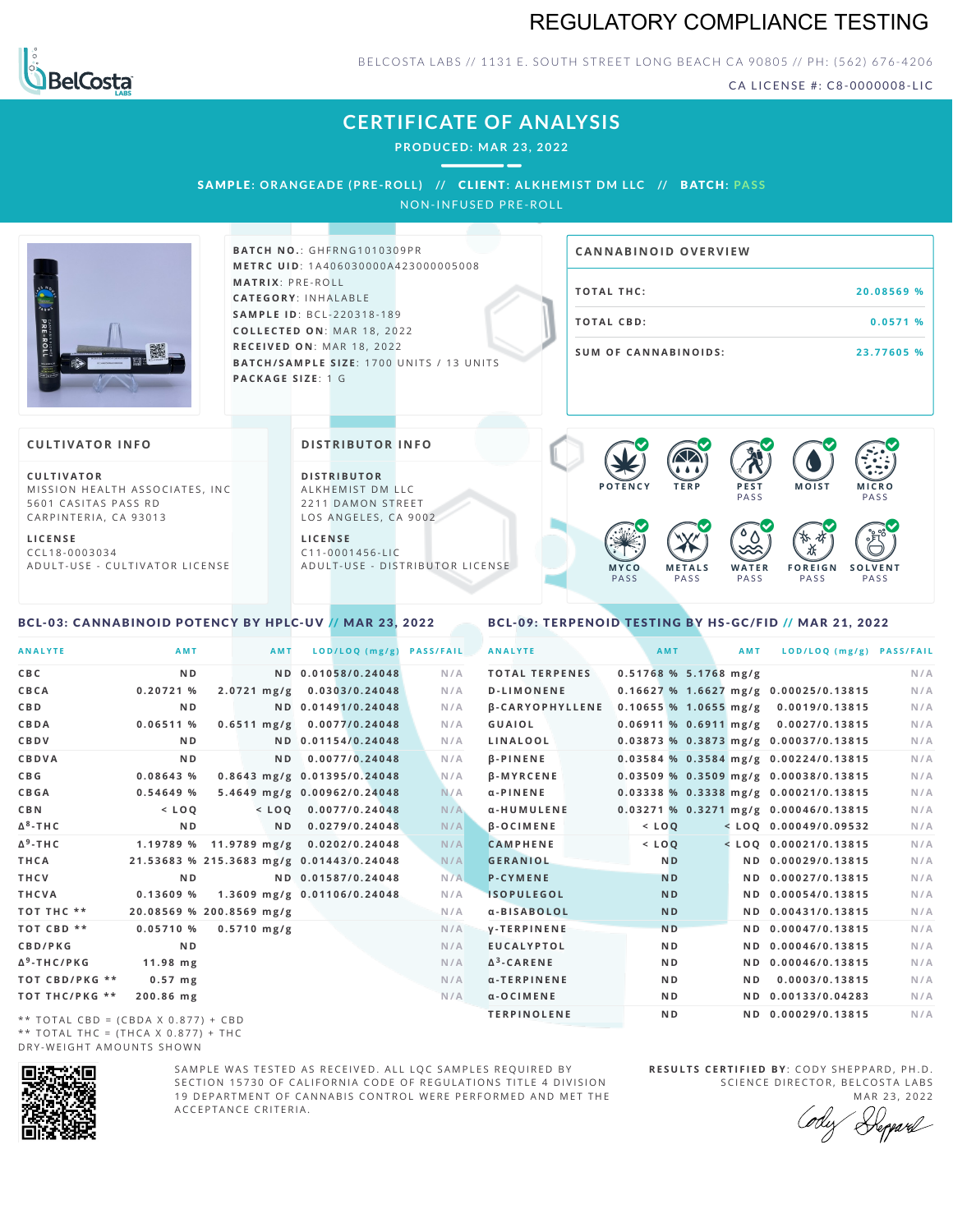# REGULATORY COMPLIANCE TESTING

#### <span id="page-1-0"></span>BCL-13: PESTICIDE TESTING BY GC/MS // MAR 22, 2022

| <b>ANALYTE</b>         | LIMIT         | $AMT(\mu g/g)$ | LOD/LOQ (µg/g)  | <b>PASS/FAIL</b> |
|------------------------|---------------|----------------|-----------------|------------------|
| <b>CAPTAN</b>          | $0.7 \mu g/g$ | N <sub>D</sub> | 0.0311/0.09419  | <b>PASS</b>      |
| <b>CHLORDANE</b>       | Any amt       | N <sub>D</sub> |                 | <b>PASS</b>      |
| <b>CHLORDANE CIS</b>   |               | N <sub>D</sub> | 0.011/0.03335   | N/A              |
| <b>CHLORDANE TRANS</b> |               | ND.            | 0.01052/0.03181 | N/A              |
| <b>CHLORFENAPYR</b>    | Any amt       | N <sub>D</sub> | 0.02371/0.07178 | <b>PASS</b>      |
|                        |               |                |                 |                  |

| <b>ANALYTE</b>                      | LIMIT         | $AMT (\mu g/g)$ | LOD/LOQ (µg/g)  | <b>PASS/FAIL</b> |
|-------------------------------------|---------------|-----------------|-----------------|------------------|
| <b>CHLORPYRIFOS</b>                 | Any amt       | N D             | 0.01106/0.03358 | <b>PASS</b>      |
| <b>DICHLORVOS</b>                   | Any amt       | ND.             | 0.01165/0.0353  | <b>PASS</b>      |
| <b>METHYL PARATHION</b>             | Any amt       | ND.             | 0.01336/0.0405  | <b>PASS</b>      |
| PENTACHLORONI-<br><b>TROBENZENE</b> | $0.1 \mu g/g$ | ND.             | 0.01389/0.04216 | <b>PASS</b>      |
|                                     |               |                 |                 |                  |

### BCL-05: RESIDUAL PESTICIDE ANALYSIS BY LC-MS/MS ESI // MAR 22, 2022

| <b>ANALYTE</b>             |               | LIMIT $AMT (\mu g/g)$ | LOD/LOQ (µg/g) | <b>PASS/FAIL</b> | <b>ANALYTE</b>          |               | LIMIT AMT $(\mu g/g)$ | LOD/LOQ (µg/g) PASS/FAIL |             |
|----------------------------|---------------|-----------------------|----------------|------------------|-------------------------|---------------|-----------------------|--------------------------|-------------|
| ABAMECTIN                  | $0.1 \mu g/g$ | ND                    | 0.01153/0.04   | <b>PASS</b>      | METALAXYL               | $2 \mu g/g$   | N D                   | 0.00503/0.02             | <b>PASS</b> |
| <b>ACEPHATE</b>            | $0.1 \mu g/g$ | N D                   | 0.00368/0.02   | <b>PASS</b>      | <b>METHIOCARB</b>       | Any amt       | N D                   | 0.00503/0.02             | PASS        |
| <b>ACEQUINOCYL</b>         | $0.1 \mu g/g$ | N D                   | 0.00417/0.02   | <b>PASS</b>      | METHOMYL                | 1 $\mu$ g/g   | N D                   | 0.00494/0.02             | PASS        |
| <b>ACETAMIPRID</b>         | $0.1 \mu g/g$ | N D                   | 0.00464/0.02   | <b>PASS</b>      | <b>MEVINPHOS</b>        | Any amt       | N D                   |                          | PASS        |
| <b>ALDICARB</b>            | Any amt       | N D                   | 0.01109/0.04   | <b>PASS</b>      | <b>MEVINPHOSI</b>       |               | N D                   | 0.00163/0.0084           | N/A         |
| <b>AZOXYSTROBIN</b>        | $0.1 \mu g/g$ | N D                   | 0.00639/0.02   | <b>PASS</b>      | <b>MEVINPHOS II</b>     |               | N D                   | 0.00542/0.0316           | N/A         |
| <b>BIFENAZATE</b>          | $0.1 \mu g/g$ | N D                   | 0.00355/0.02   | <b>PASS</b>      | MYCLOBUTANIL            | $0.1 \mu g/g$ | N D                   | 0.00867/0.04             | PASS        |
| <b>BIFENTHRIN</b>          | $3 \mu g/g$   | ND                    | 0.00473/0.04   | <b>PASS</b>      | <b>NALED</b>            | $0.1 \mu g/g$ | N D                   | 0.00328/0.02             | PASS        |
| <b>BOSCALID</b>            | $0.1 \mu g/g$ | N D                   | 0.00494/0.02   | PASS             | OXAMYL                  | $0.5 \mu g/g$ | N D                   | 0.00455/0.02             | <b>PASS</b> |
| <b>CARBARYL</b>            | $0.5 \mu g/g$ | ND                    | 0.00295/0.02   | PASS             | PACLOBUTRAZOL           | Any amt       | ND.                   | 0.00714/0.04             | PASS        |
| CARBOFURAN                 | Any amt       | N D                   | 0.00613/0.02   | <b>PASS</b>      | <b>PERMETHRIN</b>       | $0.5 \mu g/g$ | N D                   |                          | PASS        |
| CHLORANTRANIL-             | $10 \mu g/g$  | N D                   | 0.00697/0.04   | PASS             | PERMETHRIN CIS          |               | N D                   | 0.00237/0.0082           | N/A         |
| <b>IPROLE</b>              |               |                       |                |                  | PERMETHRIN TRANS        |               | N D                   | 0.00245/0.0118           | N/A         |
| <b>CLOFENTEZINE</b>        | $0.1 \mu g/g$ | N D                   | 0.0054/0.02    | <b>PASS</b>      | PHOSMET                 | $0.1 \mu g/g$ | N D                   | 0.0043/0.02              | PASS        |
| COUMAPHOS                  | Any amt       | N D                   | 0.00215/0.02   | <b>PASS</b>      | PIPERONYLBUTO-          | $3 \mu g/g$   | N D                   | 0.00247/0.02             | PASS        |
| <b>CYFLUTHRIN</b>          | $2 \mu g/g$   | N D                   | 0.05508/0.2    | <b>PASS</b>      | XIDE                    |               |                       |                          |             |
| <b>CYPERMETHRIN</b>        | 1 $\mu$ g/g   | ND                    | 0.00556/0.04   | <b>PASS</b>      | <b>PRALLETHRIN</b>      | $0.1 \mu g/g$ | ND.                   | 0.00392/0.02             | PASS        |
| <b>DAMINOZIDE</b>          | Any amt       | N D                   | 0.00227/0.04   | <b>PASS</b>      | PROPICONAZOLE           | $0.1 \mu g/g$ | N D                   | 0.0024/0.02              | PASS        |
| <b>DIAZINON</b>            | $0.1 \mu g/g$ | N D                   | 0.00487/0.02   | <b>PASS</b>      | <b>PROPOXUR</b>         | Any amt       | N D                   | 0.00374/0.02             | PASS        |
| <b>DIMETHOATE</b>          | Any amt       | N D                   | 0.00354/0.02   | <b>PASS</b>      | <b>PYRETHRINS</b>       | $0.5 \mu g/g$ | N D                   |                          | PASS        |
| <b>DIMETHOMORPH</b>        | $2 \mu g/g$   | N D                   |                | <b>PASS</b>      | PYRETHRINS PYRETHRIN I  |               | ND                    | 0.00726/0.04             | N/A         |
| <b>DIMETHOMORPH I</b>      |               | N D                   | 0.00109/0.0078 | N/A              | PYRETHRINS PYRETHRIN II |               |                       | ND 0.00754/0.02284       | N/A         |
| <b>DIMETHOMORPH II</b>     |               | ND                    | 0.0015/0.0122  | N/A              | PYRIDABEN               | $0.1 \mu g/g$ | N D                   | 0.0034/0.02              | <b>PASS</b> |
| <b>ETHOPROPHOS</b>         | Any amt       | N D                   | 0.0041/0.02    | <b>PASS</b>      | <b>SPINETORAM</b>       | $0.1 \mu g/g$ | ND.                   |                          | PASS        |
| <b>ETOFENPROX</b>          | Any amt       | N D                   | 0.00274/0.02   | <b>PASS</b>      | <b>SPINETORAM J</b>     |               | N D                   | 0.00329/0.016            | N/A         |
| <b>ETOXAZOLE</b>           | $0.1 \mu g/g$ | N D                   | 0.00385/0.02   | <b>PASS</b>      | <b>SPINETORAM L</b>     |               | ND                    | 0.00157/0.016            | N/A         |
| <b>FENHEXAMID</b>          | $0.1 \mu g/g$ | N D                   | 0.01055/0.02   | <b>PASS</b>      | <b>SPINOSAD</b>         | $0.1 \mu g/g$ | ND                    |                          | PASS        |
| <b>FENOXYCARB</b>          | Any amt       | N D                   | 0.00175/0.02   | <b>PASS</b>      | SPINOSAD A              |               |                       | ND 0.00205/0.01438       | N/A         |
| <b>FENPYROXIMATE</b>       | $0.1 \mu g/g$ | N D                   | 0.00481/0.02   | <b>PASS</b>      | SPINOSAD D              |               |                       | ND 0.00104/0.00498       | N/A         |
| <b>FIPRONIL</b>            | Any amt       | N D                   | 0.00478/0.02   | <b>PASS</b>      | <b>SPIROMESIFEN</b>     | $0.1 \mu g/g$ | N D                   | 0.00944/0.04             | PASS        |
| FLONICAMID                 | $0.1 \mu g/g$ | N D                   | 0.00398/0.02   | PASS             | <b>SPIROTETRAMAT</b>    | $0.1 \mu g/g$ | N D                   | 0.00208/0.02             | PASS        |
| <b>FLUDIOXONIL</b>         | $0.1 \mu g/g$ | N D                   | 0.01369/0.04   | PASS             | <b>SPIROXAMINE</b>      | Any amt       | N D                   | 0.00344/0.02             | PASS        |
| HEXYTHIAZOX                | $0.1 \mu g/g$ | N D                   | 0.00297/0.02   | PASS             | <b>TEBUCONAZOLE</b>     | $0.1 \mu g/g$ | ND.                   | 0.00816/0.04             | PASS        |
| IMAZALIL                   | Any amt       | N D                   | 0.0056/0.02    | PASS             | <b>THIACLOPRID</b>      | Any amt       | N D                   | 0.0039/0.02              | PASS        |
| IMIDACLOPRID               | $5 \mu g/g$   | N D                   | 0.00645/0.02   | PASS             | <b>THIAMETHOXAM</b>     | $5 \mu g/g$   | N D                   | 0.00358/0.02             | PASS        |
| <b>KRESOXIM-</b><br>METHYL | $0.1 \mu g/g$ | N D                   | 0.00339/0.02   | PASS             | TRIFLOXYSTROB-<br>IN.   | $0.1 \mu g/g$ | N D                   | 0.00421/0.02             | PASS        |